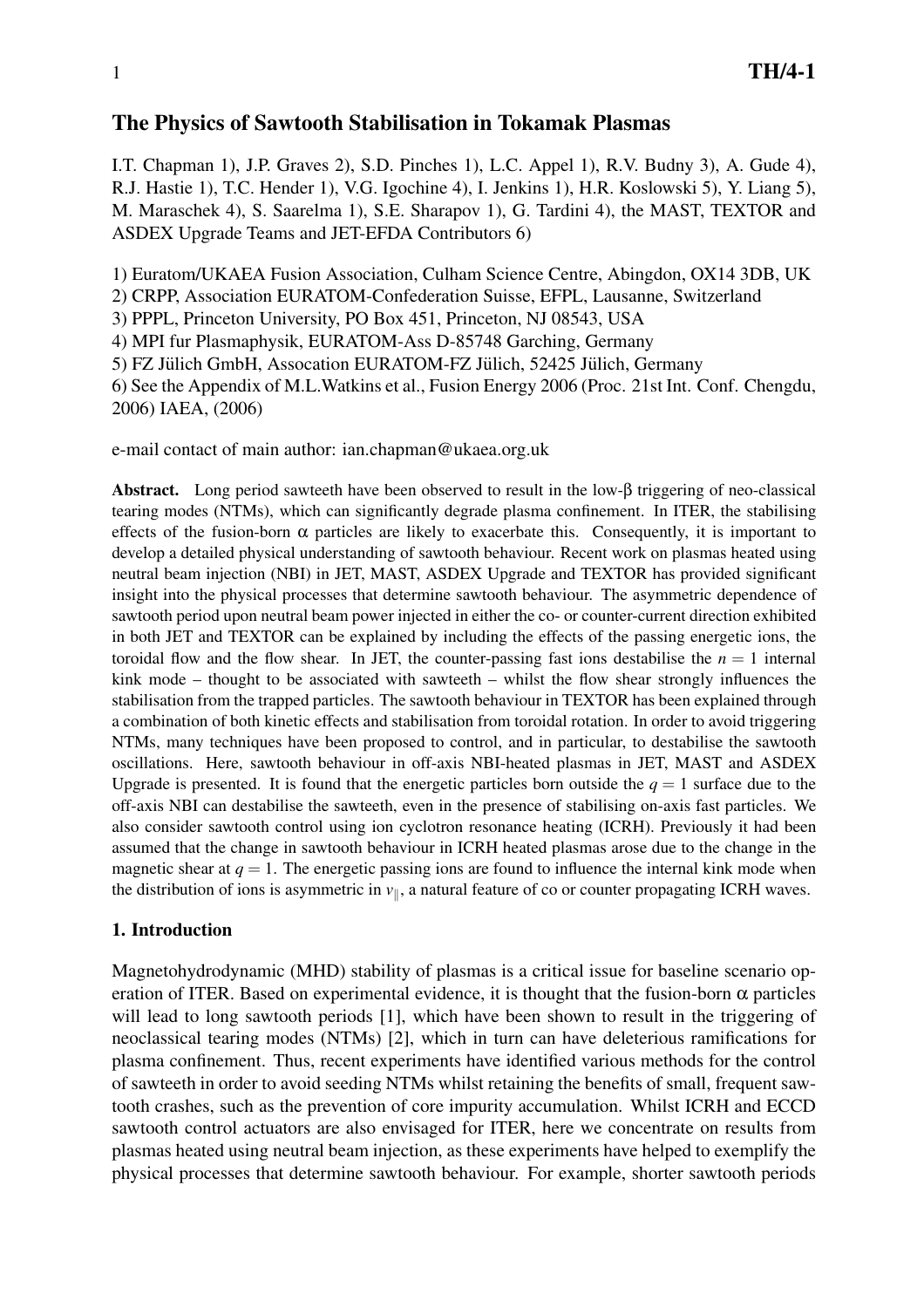than those in Ohmically heated plasmas can be achieved in JET [3], MAST [4] and TEXTOR [5]. Each experiment exhibits an asymmetry of sawtooth period with respect to NBI direction. In order to understand sawtooth stabilisation, the interaction of MHD and fast particle effects must be considered. In section 2.we present a coherent physics explanation of these results by studying MHD stability (allowing for the presence of toroidal flow and ion diamagnetic drifts), combined with the effects of anisotropic hot ion distributions. Appropriate tools for studying these effects are the MISHKA-F linear, ideal MHD stability code [6] and the HAGIS drift-kinetic code [7].

Following the explanation of the observed sawtooth behaviour in on-axis NBI-heated plasmas in JET and TEXTOR, we investigate whether the passing fast ions could be used as a sawtooth control tool if the distribution function was peaked outside the  $q = 1$  radius [8]. Experiments on JET have shown that sawteeth are considerably less stable when heated with off-axis co-NBI than with on-axis beams, and that off-axis NBI can *destabilise* sawteeth which had been previously strongly stabilised by a population of energetic ions in the core [9]. These results are explained in section 3. Recent work from ASDEX Upgrade and MAST to assess sawtooth behaviour in off-axis NBI-heated plasmas is also presented. Finally, these improvements in our understanding have also been used to assess the viability of employing off-axis N-NBI for sawtooth control in ITER in section 4..

#### 2. Sawtooth Behaviour in NBI-Heated Plasmas

In MAST, the asymmetric stabilisation of sawteeth by NBI heating has been explained in terms of the direction of the strong toroidal flows induced by the NBI, relative to the ion diamagnetic drift [4]. Whilst fast ions do have a stabilising influence, the high trapped fraction in spherical tokamaks is stabilising in either co- or counter-NBI regimes, meaning that kinetic effects cannot explain the experimentally observed minimum in sawtooth period. However, in JET, the toroidal rotation is significantly smaller, and the sawtooth behaviour can only be explained by the effects of the fast ions. The sawtooth period is observed to vary in the same way as in MAST, with lengthening period as the co-NBI power increases, and a minimum in sawtooth period in the counter-NBI regime[3].

In order to model the effects of the anisotropic fast ions born due to NBI, the change in the potential energy of the  $n = 1$  internal kink mode caused by the fast particles is calculated [10]

$$
\delta W_h = \frac{1}{2} \int d\Gamma(mv_{\parallel}^2 + \mu B) \delta f \sum_m \vec{\kappa} \cdot \vec{\xi}^{(m)*}(r, t) e^{-i(n\zeta - m\theta)} \tag{1}
$$

where  $\theta$  is the poloidal angle,  $\vec{\kappa} = \vec{b} \cdot \nabla \vec{b}$  is the magnetic curvature vector,  $\vec{b} = \vec{B}/B$  and d $\Gamma$  is an infinitessimal volume element of phase-space. The perturbed fast ion distribution function,  $\delta f$ , can be separated into a non-adiabatic (kinetic) part,  $\delta f_{hk}$ , and an adiabatic (fluid) part,  $\delta f_{hf}$ . Analytic theory developed for large aspect ratio circular plasmas [11] gives the contributions to the perturbed distribution function as

$$
\delta f_{hk} = \sum_{l=-\infty}^{\infty} \frac{\tilde{\omega} - \Delta \Omega - n \omega_{*h}}{\tilde{\omega} - \Delta \Omega - n \langle \dot{\zeta} \rangle + l \omega_b} \frac{\partial f_h}{\partial \mathcal{L}^0} \left\langle \left( v_{\parallel}^2 + \frac{v_{\perp}^2}{2} \right) \vec{\kappa} \cdot \vec{\xi}_{\perp} e^{-i(\omega + l \omega_b + n \langle \dot{\zeta} \rangle)t} \right\rangle \tag{2}
$$

and  $\delta f_{hf} = -(Ze/m_h)\vec{\xi} \cdot \vec{\nabla}\psi_p \partial f_h / \partial \mathcal{P}_\tau^0$  $\alpha_{\zeta}^{0}$  where  $\omega_{*h} = (\partial f_h / \partial \mathcal{P}_{\zeta}^{0})$  $\mathcal{L}_{\zeta}^{(0)}$ /( $\partial f_h / \partial \mathcal{L}^{(0)}$ ) is the hot ion diamagnetic frequency,  $\Delta \Omega = \Omega_E(r) - \Omega_E(r_1)$  is the sheared toroidal flow,  $\tilde{\omega}$  is the Doppler shifted mode frequency, ζ is the toroidal angle,  $ω_b = 2π/τ_b$  and  $τ_b$  is the poloidal orbit transit time.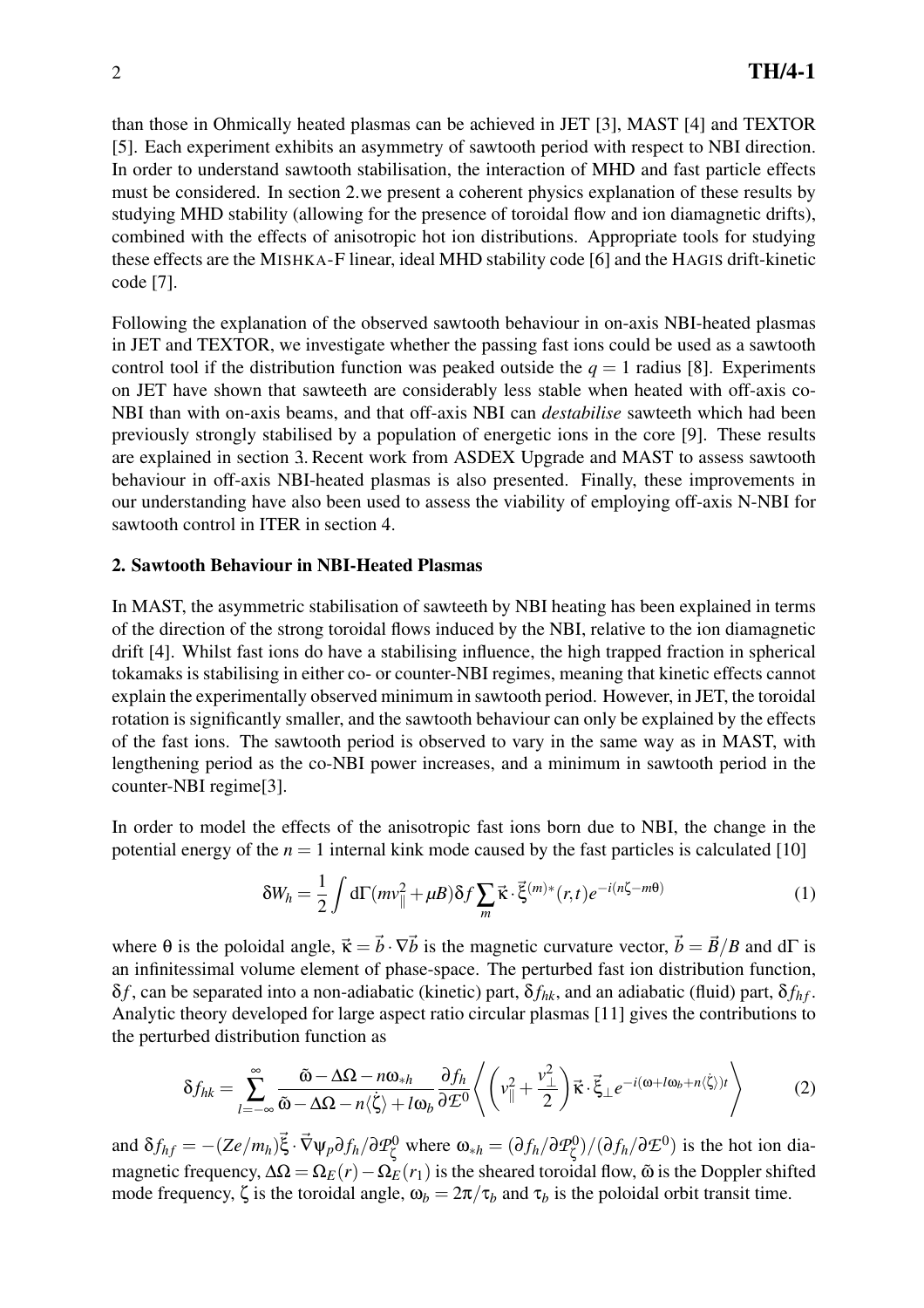

*FIG. 1. The sawtooth period in JET NBI-heated plasmas compared to the stability of the n* = 1 *internal kink mode.*

The contribution to the stability of the  $n = 1$  internal kink mode in JET discharges has been calculated for each class of particles when there is sheared flow present. The fast particle distribution function was obtained from TRANSP [12] and the rotation profile is taken from the charge exchange diagnostic and scaled linearly with injected power. The potential energy is normalised such that  $\delta \hat{W}_h = \delta W_h \mu_0 / (\delta \pi^2 R_0 \xi_0^2 \epsilon_1^4 B_0^2)$  where  $\epsilon_1 = r_1 / R_0$  and  $\xi_0$  is the displacement at the magnetic axis. Figure 1 shows that for the realistic beam distribution used in these simulations, the passing ions – which are often ignored in studies concerning energetic particles – are as important as the trapped ions. In accordance with analytic theory [8], the co-passing ions are strongly stabilising, whereas the counter-passing ions are strongly destabilising. The stabilisation of the passing fast ions is determined by a contribution to δ*W<sup>h</sup>* of the form  $\delta W_h^P \sim -\int_0^{r_1} (\vec{\xi} \cdot \nabla \langle P_h \rangle)(\vec{\xi} \cdot \vec{\kappa}) d\vec{r}$ , where  $P_h$  is the hot particle pressure. First let us consider the case of on-axis co-NBI. When a co-passing beam ion is born inside the  $q = 1$  surface it experiences a inward  $\nabla B$  drift, which means that it stays within the  $q = 1$  surface and never crosses it. The distribution function has a negative hot particle pressure gradient,  $\nabla \langle P_h \rangle < 0$ , so this particle will give a stabilising contribution when in the region of good curvature, but will be destabilising when in the region of adverse curvature on the outboard side. These two contributions tend to cancel, and the beam ions inside  $q = 1$  (which make up the majority of on-axis NBI ions) do not affect the mode stability significantly. However, the few ions which are born outside  $q = 1$  will only pass through the  $q = 1$  surface in the region of good curvature due to the inward ∇*B* drift. As such, these will give a stabilising contribution to the kink mode (since for  $q > 1$ ,  $\xi = 0$ ). Intuitively the opposite is true for counter-passing ions which have an opposite  $\nabla B$  drift upward from their flux surface; those born inside  $q = 1$  will only contribute in the region of adverse curvature. Since they have a negative hot particle pressure gradient, the contribution from counter-passing ions is destabilising. Consequently, the  $n/m = 1/1$  internal kink mode is stabilised by co-passing on-axis NBI ions or by counter-passing off-axis NBI ions, but is destabilised by counter-passing on-axis NBI ions or co-passing off-axis NBI ions. This is illustrated in Figure 9 of Reference [9]. This mechanism depends strongly on the local gradient ∂ *fh*/∂*P*<sup>ζ</sup> at the *q* = 1 surface and as such is sensitive to localised heating. The strongest contribution per ion from the passing ions comes from the ions close to the trapped-passing boundary, where their orbit widths,  $\Delta_b$ , are large,  $\delta W_h \sim \Delta_b$ .

The strong flow shear significantly influences the stabilisation arising from the presence of low-energy trapped ions. Conservation of the third adiabatic invariant, Φ, which gives rise to strong stabilisation from the trapped particles [10], only occurs [13] when  $\langle \omega_d \rangle + \Delta\Omega - \tilde{\omega} \gg 0$ , where  $\langle \omega_d \rangle$  is the bounce-averaged hot particle toroidal drift precession frequency. Since this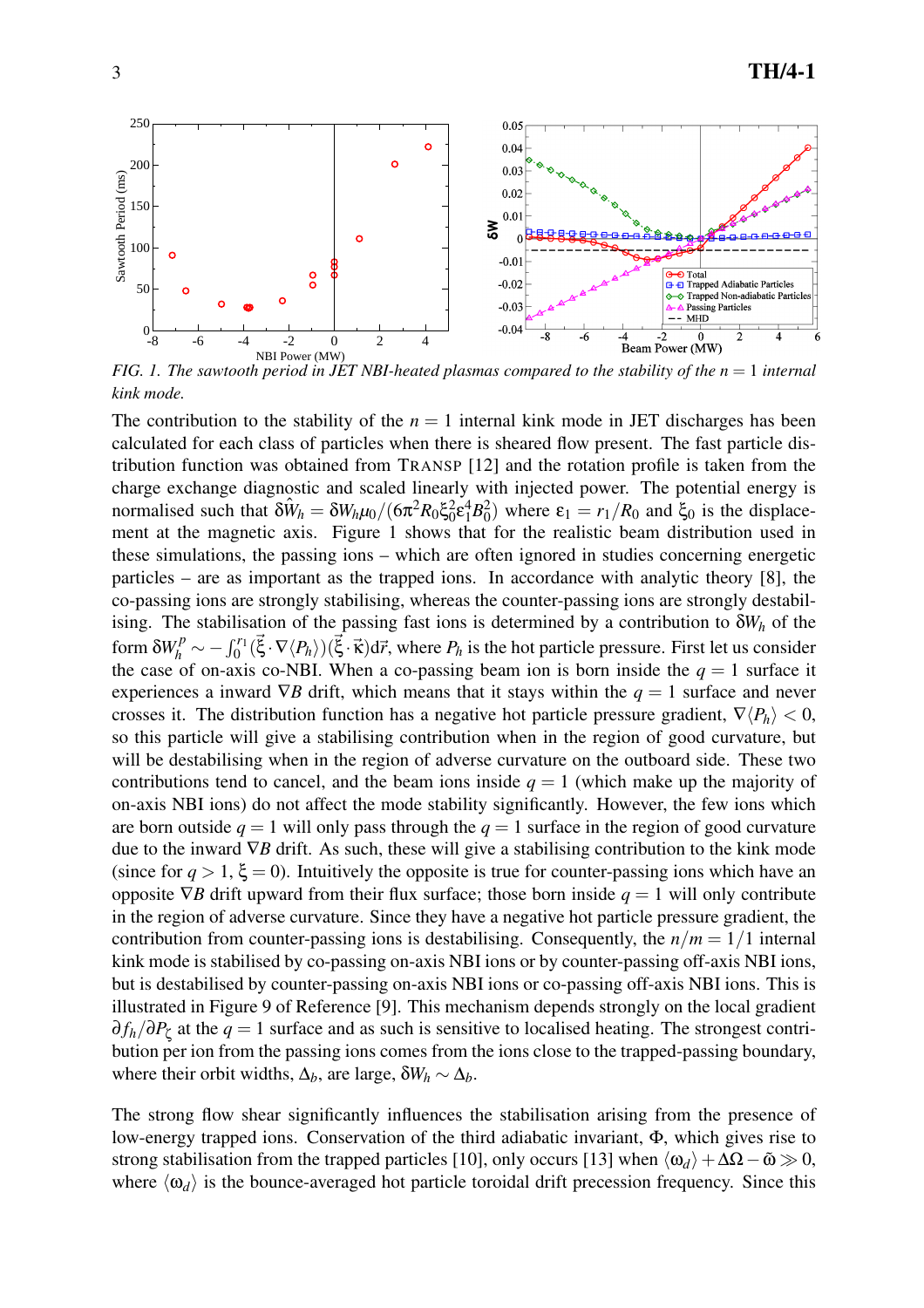condition is more readily satisfied for co-rotation ( $\Delta \Omega > 0$ ), co-rotating plasmas with velocity shear support more effective stabilisation of the kink mode, because particles with low energy are able to provide a positive contribution through equation 2. Conversely, the stabilising effect is diminished in counter-rotating plasmas ( $\Delta \Omega$  < 0) since  $\Phi_{ad}$ -conservation is inhibited, and the stabilising contribution can only come from the less numerous higher energy ions. Figure 1 shows that the minimum in mode stability occurs at approximately 3MW of counter-NBI power, in excellent agreement with JET experimental results [3]. This minimum occurs because (i) the counter-passing ions give a strongly destabilising contribution and (ii) the flow shear in JET reduces the stabilising effect of the trapped ions injected counter- $I_p$  [14]. It should be noted that only a qualitative comparison can be drawn between the modelling and the JET data since various assumptions are made about the scaling of rotation to injected power, the distribution function and the equilibrium, and further this modelling only considers the linear stability thresholds for the mode.

Similarly, the destabilising effect of the counter-passing ions can be seen in TEXTOR discharges, as shown in Figures 2 and 12 of Reference [5]. The sawtooth period reaches a maximum in the counter-NBI regime in TEXTOR due to a competition between the gyroscopic stabilisation of the kink mode and the destabilisation arising in the presence of counter-passing fast ions. At low counter-NBI power, the gyroscopic stabilising effect is stronger than the counter-passing fast ion destabilising effect since the fast ion effect scales linearly with respect to beam power, whereas the rotation increases more rapidly. However, there comes a point when the rotation tends to an upper limit and any increase in the injected beam power does not result in a significant increase in plasma rotation. At this point, the destabilising influence of the passing ions begins to dominate and the kink mode becomes more unstable again.

#### 3. Sawtooth Control Using Off-axis NBI

Since the passing fast ions have a strong influence upon the sawtooth behaviour, it was suggested that energetic ions born outside the  $q = 1$ surface due to off-axis NBI could be used as a sawtooth control actuator [8]. In order to demonstrate the suitability of off-axis co-NBI for this purpose, it is necessary to show whether its application is able to result in *destabilisation* of otherwise strongly stabilised sawteeth. Such sawtooth control has been demonstrated in JET using off-axis ICRH to shorten the sawtooth period when a co-existing fast ion population exists in the core due to concurrent ICRH heating with a different phasing [15]. However, this ac-



*FIG. 2. Sawtooth destabilisation from the application of off-axis NBI in JET shot 58855.*

tuator is very strongly dependent upon the precise location of the deposition of fast ions, making it difficult to control. By applying on-axis NBI throughout the discharge in order to stabilise the sawteeth, the sawtooth behaviour under simultaneous application of off-axis NBI is an appropriate test of the use of off-axis beams as a sawtooth control mechanism [9]. Figure 2 shows the beam time traces and soft X-ray emission from JET discharge 58855. The sawtooth period is substantially lengthened during the on-axis only phase ( $\sim$  315ms) before decreasing to approximately the period of Ohmic sawteeth when the off-axis power is applied (∼ 120ms) but the total applied power is held constant. This clear destabilisation of the sawteeth when off-axis NBI is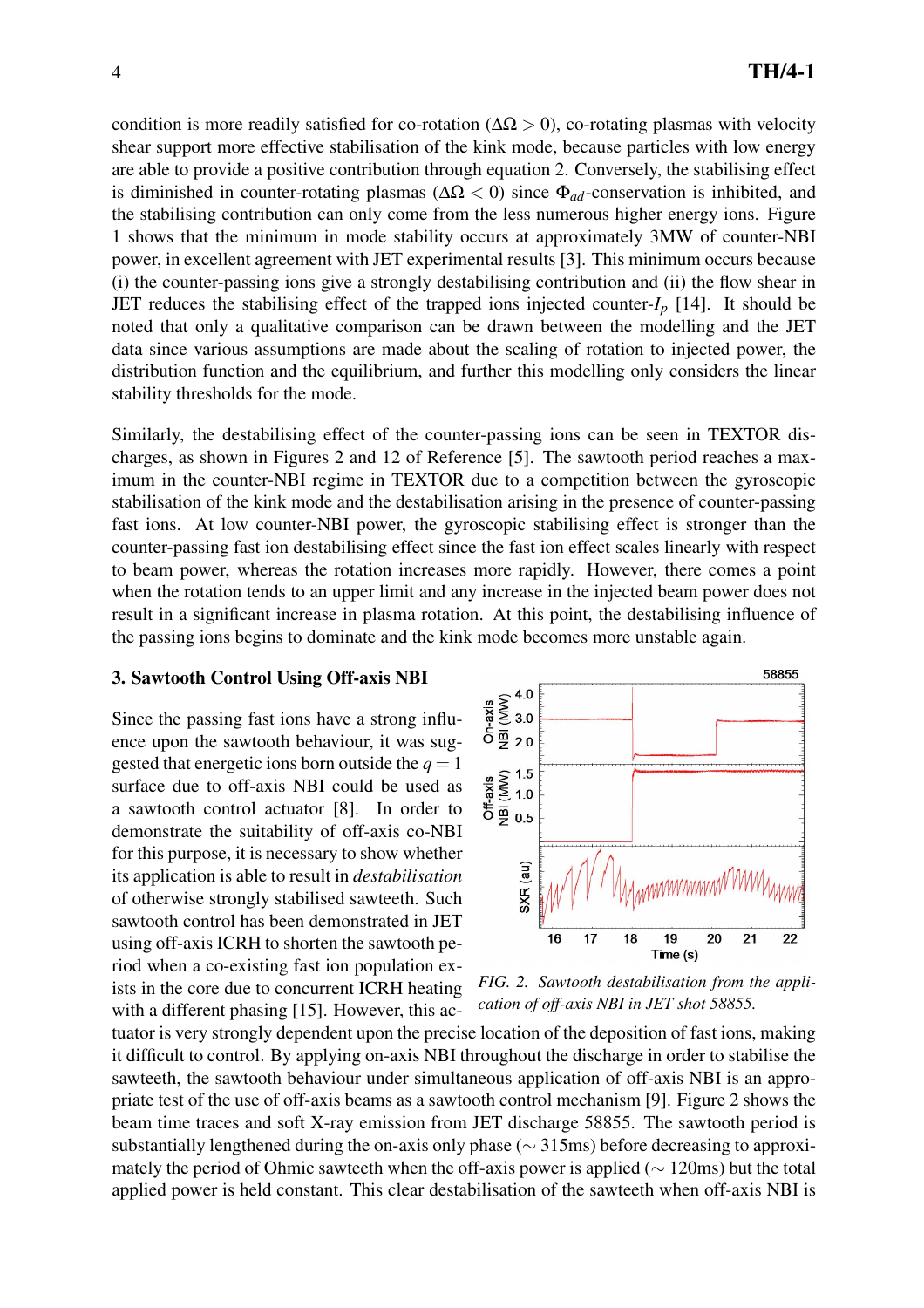applied is also demonstrated in other JET discharges. Furthermore, if the sawtooth behaviour is compared between 16-18s and 20-22s when there is constant on-axis power, then it is evident that the off-axis NBI can be used to destabilise long sawteeth. The sawtooth period decreases by a factor of two when the off-axis NBI is applied, even though  $\beta$  increases. Whilst using the exact distribution function gives the most accurate calculation of the stability of the kink mode in these NBI heated plasmas, it is possible to gain improved qualitative understanding by using a model distribution function. By doing this, the deposition location of the fast ions can be altered whilst keeping the equilibrium unchanged. This allows an intuitive insight into how the rôle of the fast ions changes when they are born either inside or outside of  $r_1$ . The trapped fast ion distribution function is assumed to be symmetric throughout. When the co-NBI is injected on-axis, the passing ion population is peaked inside  $q = 1$  and so gives a strongly stabilising contribution. Thus, the Porcelli criteria outlined in Reference [1] is not met, and as a result, long sawtooth periods are likely. However, as the peak of the fast ion distribution is moved further outwards, the passing ions become less stabilising, and when the energetic ions are deposited slightly outside  $q = 1$ , the sawtooth crash criterion is met. For such NBI heated plasmas in JET, the passing ions primarily determine the stability of the mode, and consequently when the sawtooth crash will occur. When the distribution function is centred at  $r_1$  the passing ions are weakly stabilising due to higher order terms, despite having an equal number of fast ions inside and outside  $q = 1$  [9].

Off-axis NBI has also been applied in ASDEX Upgrade discharges which have ICRH fast ion stabilised sawteeth. In discharges 23476 and 23477, the plasma is first heated with 4.5MW of ICRH power, leading to sawteeth in the presence of core fast ions. Then the most tangential offaxis PINI source is applied at the same time as the ICRH in an attempt to destabilise the sawteeth. Figure 3 shows the sawtooth behaviour in discharge 23476, a plasma with plasma current  $I_p = 1MA$ , toroidal magnetic field  $B_T = 2.5$ T, density  $n_e \approx 9 \times$ 



*FIG. 3. ASDEX Upgrade shots 23476 and 23477 show a change in sawtooth behaviour when the NBI is injected near or well outside the*  $q = 1$  *surface respectively.* 

10<sup>19</sup>m<sup>-2</sup>. The sawtooth period increases from approximately 45ms in the ICRH only phase, to τ*<sup>s</sup>* ∼ 55ms when the ancillary off-axis NBI is applied. The current density profile has been calculated using the TRANSP code [12]. Although the neutral beam current drive does result in a small perturbation to the current density profile, the *q*-profile does not change significantly. Indeed, the inversion radius found from the soft X-ray emission does not change when the offaxis NBI is applied, indicating that the *q*-profile has not significantly altered. Conversely, figure 3 also shows the sawtooth behaviour in discharge 23477 where the toroidal field is raised to  $B_T = 2.7$ T in order to move the  $q = 1$  surface radially inwards. Whilst the difference in the magnetic field means that the radial location of the ICRH resonance shifts towards the low-field side, the sawtooth period in the ICRH-only phase does not change significantly between shot 23476 and 23477. This occurs since the modest change in  $\delta W_h^t$  is offset by an increase in the magnetic shear at  $q = 1$ , so leaving the quotient  $\delta W/s_1$  in the Porcelli trigger condition [1] approximately constant. When the off-axis NBI is applied in shot 23477, the sawteeth seem to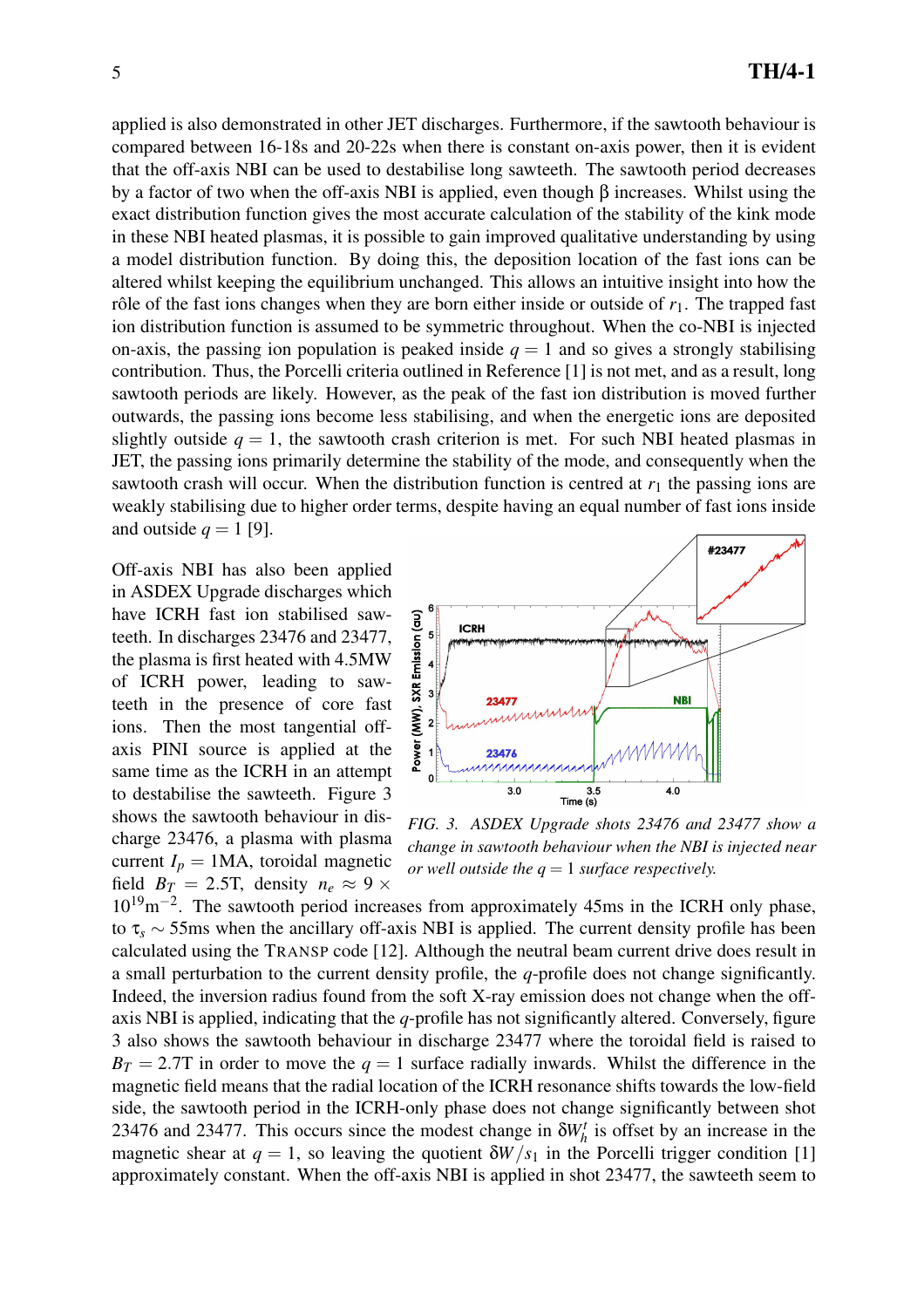become very small and their frequency doubles. However, it is not clear whether the sawtooth oscillations become imperceptibly small or disappear entirely. TRANSP calculations indicate that the neutral beam current drive is small and very broad and it is not anticipated to significantly alter the *q*-profile. The rise in the SXR emission in discharge 23477 cannot be explained by an increase in temperature alone; it is likely that such small or absent sawteeth cannot redistribute the core plasma sufficiently to avoid impurity accumulation. Modelling of neutral beam current drive and passing energetic ions will be reported elsewhere.

In MAST, the effect of off-axis NBI has been assessed by varying the vertical height of the plasma, and thus scanning the deposition location of the peak of the NBI fast ion population with respect to the  $q = 1$  surface. MAST is uniquely placed to be able to vary the beam deposition location since the large gap between the vessel and the plasma means that the magnetic axis can be moved by over 25cm from the midplane. It is found that the sawtooth period varies significantly as the plasma position changes. A minimum in sawtooth period exists when the  $q = 1$  surface is outside the deposition location, consistent with destabilisation from the passing fast ions. However, as the plasma is shifted further from the NBI path, the sawtooth period increases. This could be because the fast ions are now sufficiently off-axis that they no longer pass inside the  $q = 1$  surface, or it could be due to the degraded fast ion confinement in such extremely single null discharges. Further, the roles of toroidal flow, plasma shaping and neutral beam current drive have yet to be assessed in these MAST plasmas.

#### 4. Sawtooth Control in ITER

We now consider whether the Negative ion based Neutral Beam Injection (N-NBI) planned for ITER could be used as a sawtooth control actuator if the beam is aimed outside the  $q = 1$ surface. In order to penetrate the hot, dense plasmas in ITER, neutral deuterium beam energies of the order of 0.5-1.0MeV are necessary. The beam can be aimed at two extreme (on-axis and off-axis) positions by tilting the beam source around a horizontal axis on its support flange, resulting in N-NBI injection in the range of  $Z = -0.25$  to  $-0.95$  m [16]. TRANSP simulations have been carried out to predict the fast ion distribution function due to the N-NBI when it is aimed both on- and off-axis, as well as the corresponding pressure and current density profiles [17]. The beam-driven current profile is broad with a total driven current of 1.2 MA [17]. This



*FIG. 4.* δ*W due to energetic ions in ITER off-axis N-NBI heated plasmas as a function of r*1*. When r*<sup>1</sup> *is sufficiently core localised the off-axis N-NBI can destabilise the kink mode.*

equilibrium, which has a monotonic *q*-profile with  $q_0 = 0.92$ , is found to be unstable to an  $n/m = 1/1$  internal kink mode. The most extremely off-axis fast ion population is peaked at approximately  $r/a = 0.22$ . The current driven by the neutral beams results in the  $q = 1$  surface being slightly closer to the magnetic axis than when on-axis NBI is applied.

In order to model the kink mode stability in baseline ITER plasmas, the safety factor at the magnetic axis has been scaled, and accordingly the radius of  $q = 1$  has been moved with respect to the deposition location of the off-axis fast ion population. Figure 4 shows the change in the potential energy of the mode including the effects of both the passing beam ions and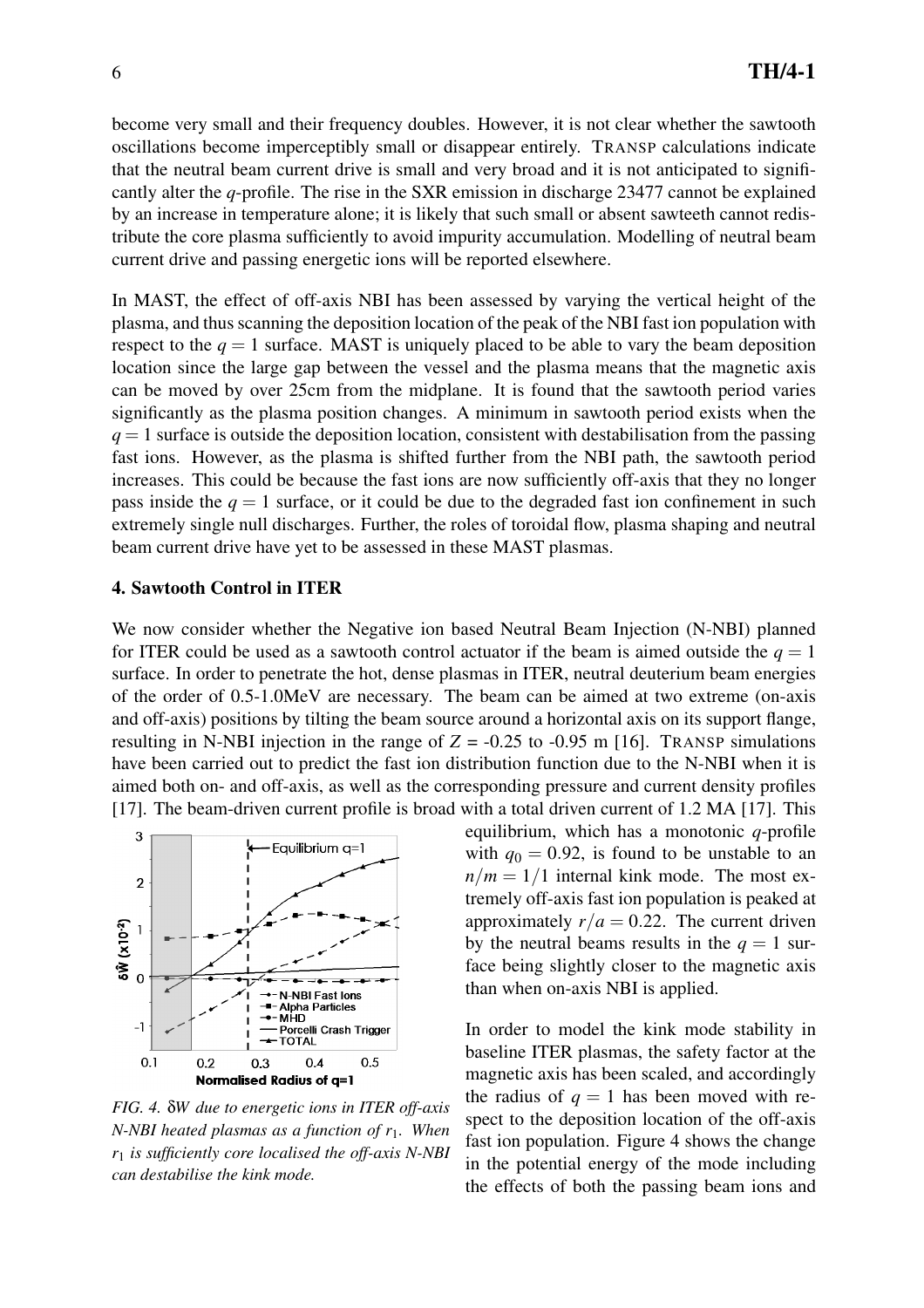the fusion-born  $\alpha$  particles in the case when the beam is oriented of f-axis. When the beams are not applied the  $\alpha$  particles are found to strongly stabilise the mode, and as such are likely to result in long period sawteeth. Additionally, if the peak of the fast ion population is inside the  $q = 1$  surface, then the kink mode is even more stable. However, if the fast ions are deposited outside  $q = 1$  then the passing ions have a strongly destabilising effect on the internal kink. As shown in figure 4, the off-axis N-NBI can destabilise the kink mode sufficiently to cause a sawtooth crash according to the Porcelli model [1] when 33MW of beam power is applied and the  $q = 1$  surface is within  $r/a \approx 0.2$ . However, it should be noted that TRANSP predicts that the  $q = 1$  surface in typical ITER baseline scenario plasmas will be outside  $r/a \approx 0.2$ , as indicated in figure 4. This implies that without ancillary current drive to move the  $q = 1$  surface towards the axis, the N-NBI ions can also provide a stabilising effect on the  $n = 1$  internal kink mode. Whilst N-NBI may not be a viable sawtooth control actuator in baseline scenarios in ITER, it is important to consider the NBI fast ions since these will be strongly stabilising when injected on axis.

The modelling of plasmas heated with neutral beams presented here has subsequently been applied to model the physics of sawtooth control using ICRH. Counter propagating waves could be more effective than off-axis N-NBI since they are highly energetic and have strong radial shears in the parallel asymmetries of the distribution function, accentuating the destabilisation term arising from the presence of energetic passing ions. Previously it had been assumed that the change in sawtooth behaviour in ICRH heated plasmas arose due



*FIG. 5. The fast ion growth rate as a function of r*1*. Analytic calculations have been compared with drift-kinetic* HAGIS *calculations.*

to the change in the magnetic shear at  $q = 1$  [15]. A new mechanism has been proposed that can explain the highly effective nature of sawtooth control using off-axis ion cyclotron resonance heating [18]. Energetic passing ions influence the internal kink mode when the distribution of ions is asymmetric in  $v_{\parallel}$ , a natural feature of co or counter propagating ICRH waves. JET discharge 58934 has been used to quantify the control mechanism, and demonstrate its viability, as illustrated in figure 5. In other recent discharges [19] it has been shown that a change in the magnetic field of only about two percent can be sufficient to enable or disable sawtooth control. The corresponding change in the magnetic shear has been calculated, and was shown to be extremely modest, thus questioning the viability of the classical sawtooth control mechanism relating to the change in the magnetic shear due to ICCD [15]. Nevertheless, it is shown here that when a counter propagating wave is deposited sufficiently accurately on the high field side, a newly discovered fast ion effect is so strong that the internal kink mode is driven not only resistive unstable, but ideally unstable, and this in turn is consistent with measured sawteeth that are much shorter in period than those obtained in Ohmic plasmas. Furthermore, unlike the classical sawtooth control mechanism, the fast ion mechanism is independent of the electron drag, which is expected [20] to limit the ICCD current drive efficiency of the proposed ICRF system for ITER.

#### 5. Discussion and Conclusions

For the first time, comprehensive numerical modelling can now quantify the relative roles of fast anisotropic ions (including the hitherto neglected stabilisation from energetic passing ions), the